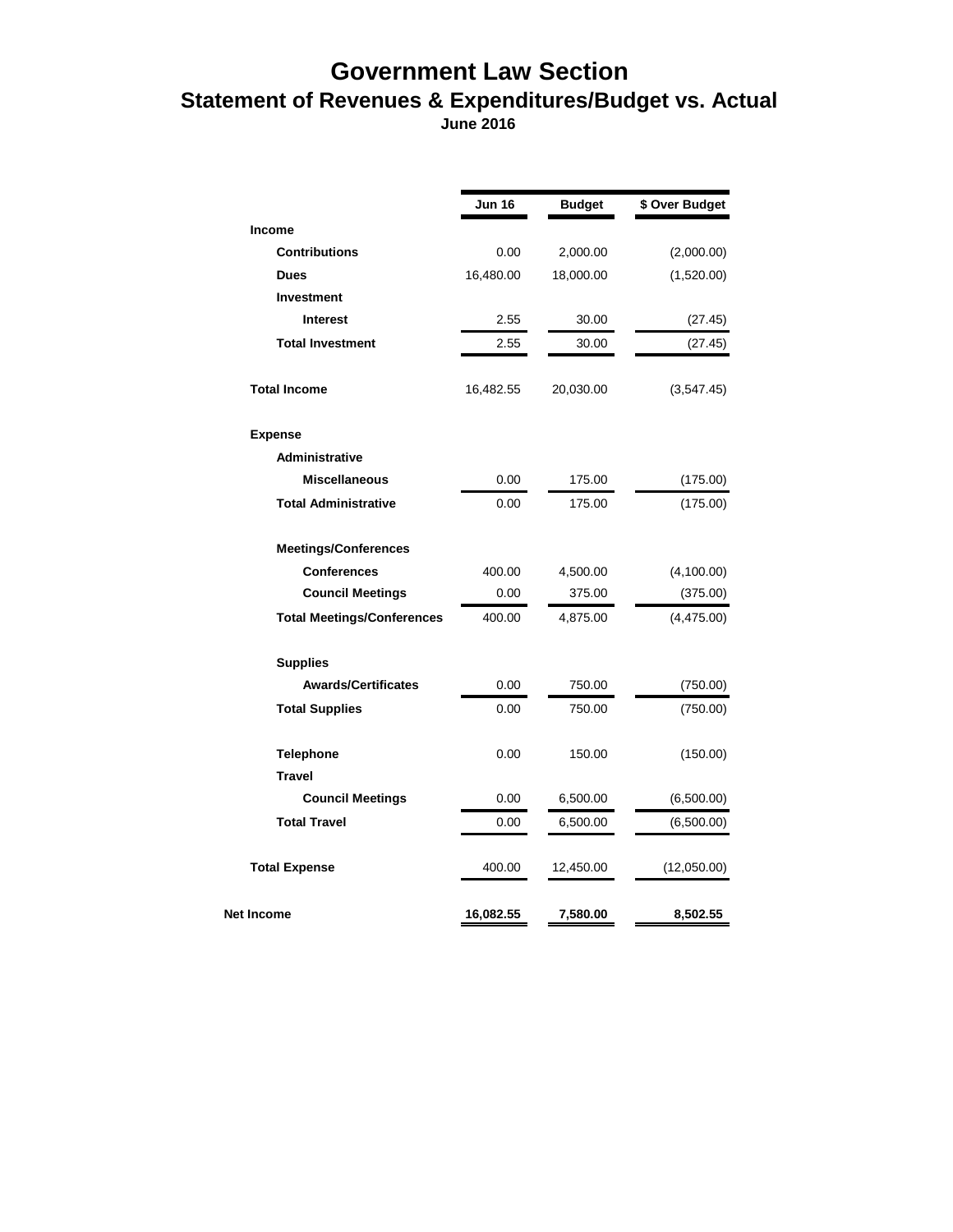## **Government Law Section Rev & Exp Prev Year Comparison**

 **June 2016**

|                                   | <b>Jun 16</b> | <b>Jun 15</b> | \$ Change | % Change    |
|-----------------------------------|---------------|---------------|-----------|-------------|
| <b>Income</b>                     |               |               |           |             |
| <b>Dues</b>                       | 16,480.00     | 0.00          | 16,480.00 | 100.0%      |
| <b>Investment</b>                 |               |               |           |             |
| <b>Interest</b>                   | 2.55          | 2.10          | 0.45      | 21.43%      |
| <b>Total Investment</b>           | 2.55          | 2.10          | 0.45      | 21.43%      |
| <b>Total Income</b>               | 16,482.55     | 2.10          | 16,480.45 | 784,783.33% |
| <b>Expense</b>                    |               |               |           |             |
| <b>Meetings/Conferences</b>       |               |               |           |             |
| <b>Conferences</b>                | 400.00        | 0.00          | 400.00    | 100.0%      |
| <b>Total Meetings/Conferences</b> | 400.00        | 0.00          | 400.00    | 100.0%      |
| <b>Supplies</b>                   |               |               |           |             |
| <b>Awards/Certificates</b>        | 0.00          | 76.50         | (76.50)   | $(100.0\%)$ |
| <b>Total Supplies</b>             | 0.00          | 76.50         | (76.50)   | $(100.0\%)$ |
| <b>Total Expense</b>              | 400.00        | 76.50         | 323.50    | 422.88%     |
| <b>Net Income</b>                 | 16,082.55     | (74.40)       | 16,156.95 | 21,716.33%  |